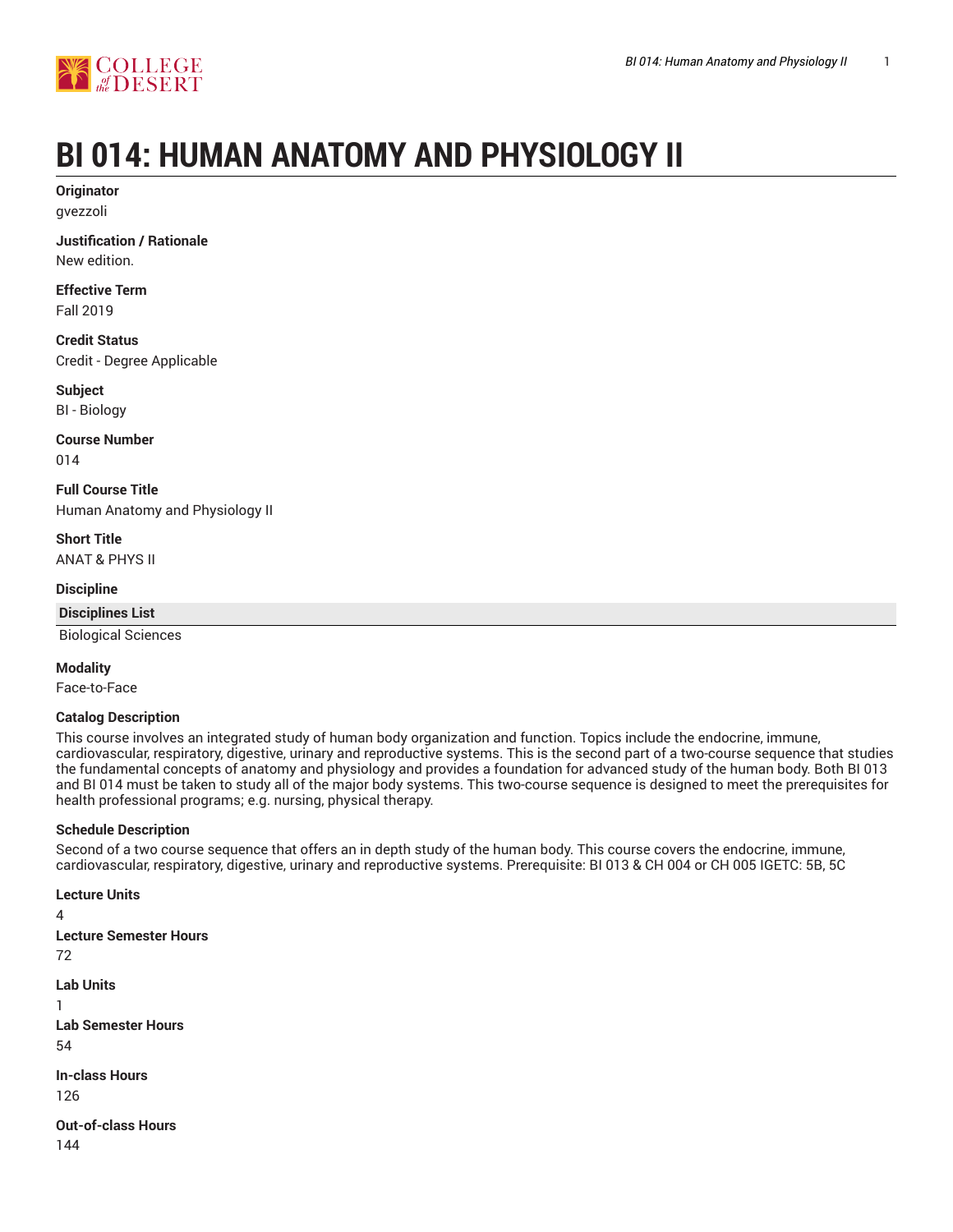

**Total Course Units** 5

**Total Semester Hours** 270

**Prerequisite Course(s)** BI 013 & CH 004 OR BI 013 & CH 005

# **Required Text and Other Instructional Materials**

**Resource Type** Book **Open Educational Resource** No

**Author** Marieb, Elaine N. and Hoehn, Katja

**Title** Human Anatomy and Physiology

**Edition**

11th

**City** San Francisco

**Publisher**

Pearson

**Year** 2019

**College Level** Yes

**Flesch-Kincaid Level** 12

**ISBN #** 978-0134580999

**Resource Type**

Book

**Author** Marieb, Elaine N. and Smith, Lori A.

**Title**

Human Anatomy and Physiology Laboratory Manual, Fetal Pig Version

**Publisher**

Pearson

**Year** 2016

**College Level**

Yes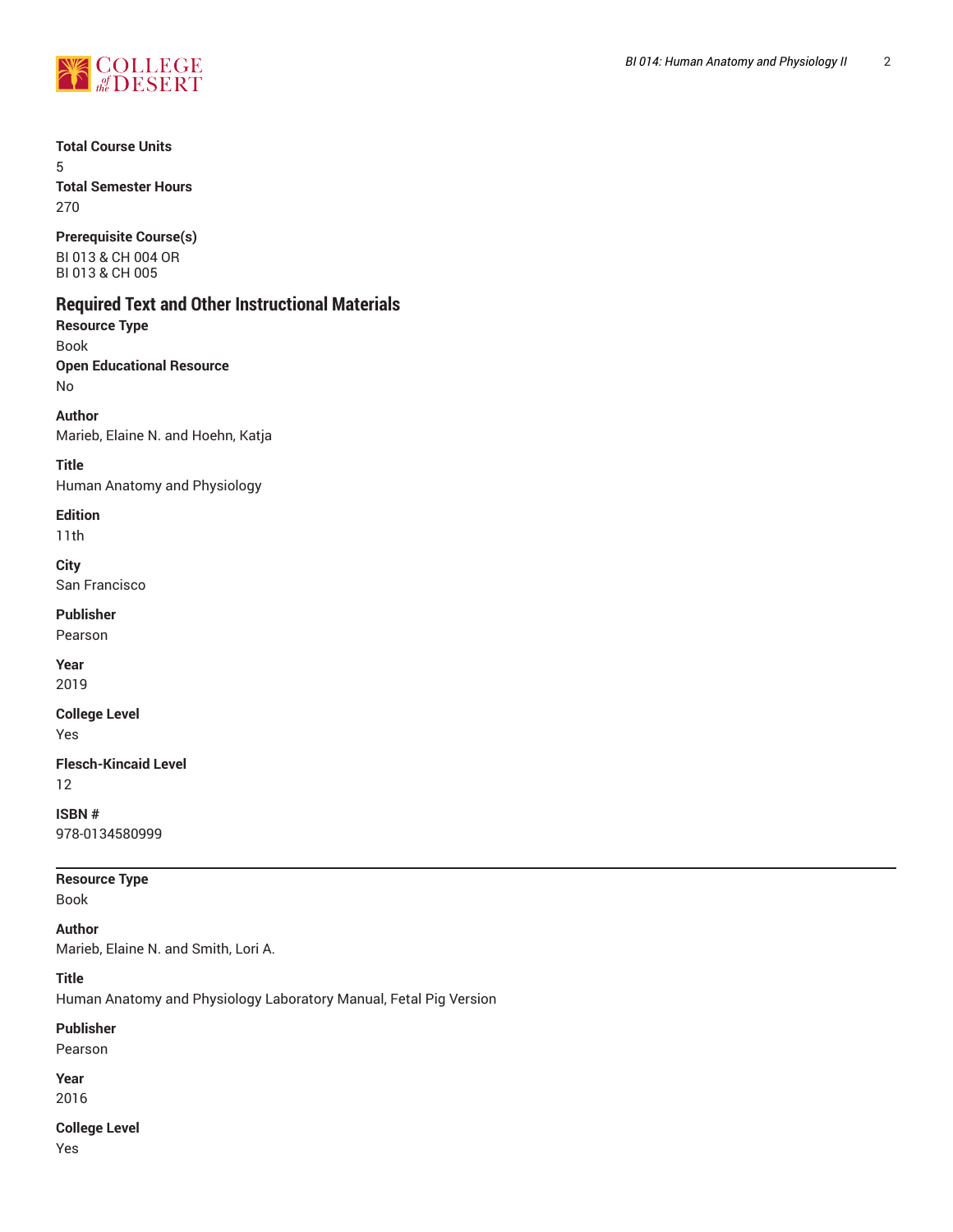

# **ISBN #**

9781323357873

#### **Class Size Maximum**

28

# **Entrance Skills**

Demonstrate a general understanding of chemistry including ions, inorganic and organic compounds, weak bonds, nomenclature and acid-base.

# **Prerequisite Course Objectives**

CH 004-Describe the major categories of inorganic and organic chemical and biochemical reactions.

CH 004-Balance reactions and perform calculations based on balanced reactions.

CH 004-Explain Metric measurement and its importance in the physical science domain.

CH 004-Describe inorganic and organic nomenclature as applies to compound compositions.

CH 004-Describe the major functional groups of organic compounds.

CH 004-Explain oxidation-reduction in the process of metabolism.

CH 004-Describe the major groups of biological molecules and their essential functions in metabolism and heredity.

# **Entrance Skills**

Demonstrate the ability to use appropriate anatomical and physiological terminology in discussing principles and relationships.

# **Prerequisite Course Objectives**

BI 013-Use appropriate anatomical and physiological terminology in discussing principles and relationships.

# **Entrance Skills**

Properly operate a compound light microscope.

# **Prerequisite Course Objectives**

BI 013-Properly operate a compound light microscope.

# **Entrance Skills**

Demonstrate an understanding of the structure and function of cellular structures and cellular transport processes.

# **Prerequisite Course Objectives**

BI 013-Identify cellular structures and explain the function of cellular structures and cellular transport processes.

# **Entrance Skills**

Recognize the structure and function of the four basic adult tissue types.

# **Prerequisite Course Objectives**

BI 013-Compare and contrast the structure and function of the four basic adult tissue types.

#### **Entrance Skills**

Compare and contrast the structure and function of skeletal, cardiac, and smooth muscle.

#### **Prerequisite Course Objectives**

BI 013-Compare and contrast the structure and function of skeletal, cardiac, and smooth muscle.

BI 013-Explain skeletal muscle contraction from the events associated with the somatic motor neuron through the recocking of the myosin heads.

BI 013-Identify the major muscles of the body and state their points of attachment and actions.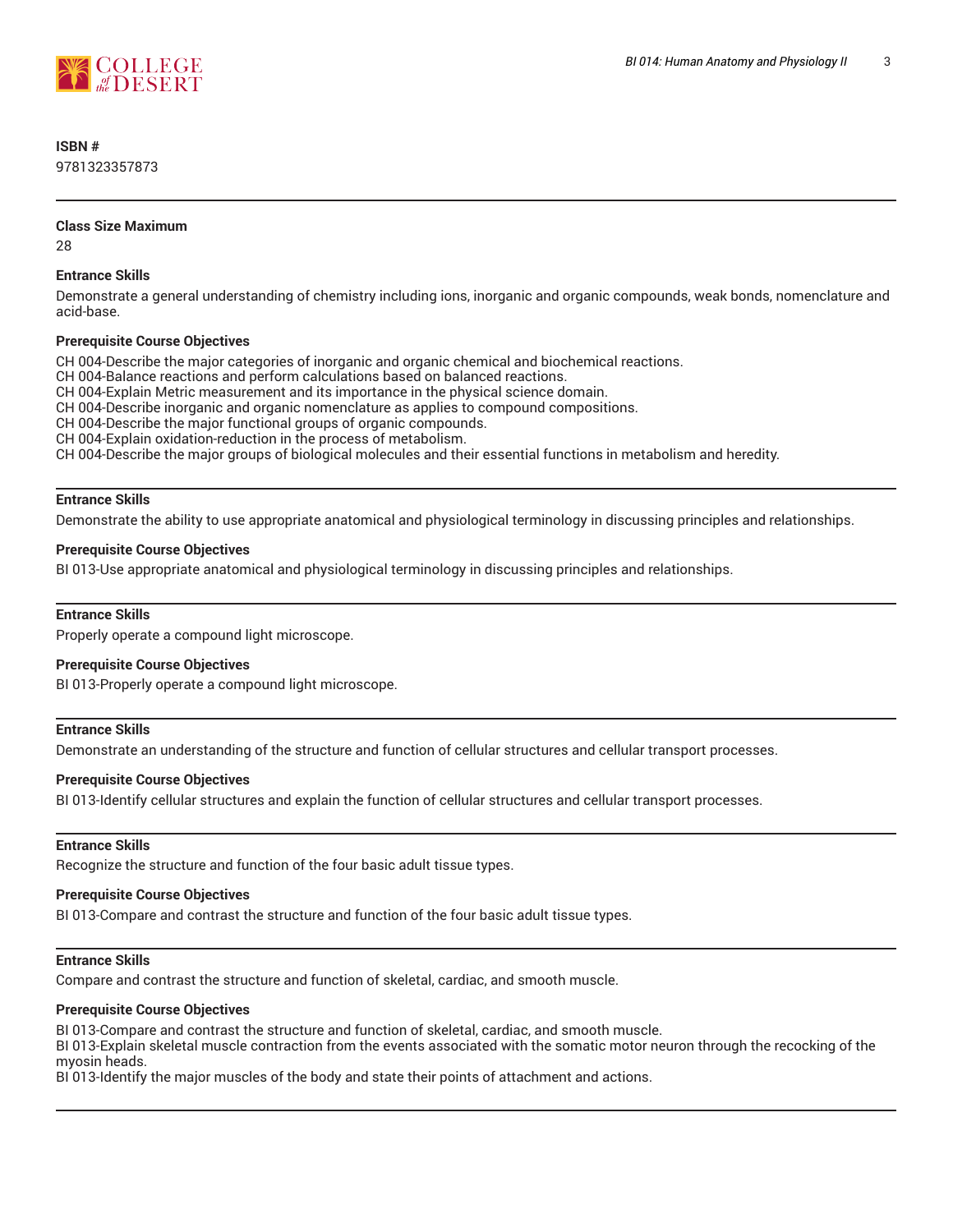

#### **Course Content**

- 1. Structure and function of the endocrine system, including cell signaling pathways.
- 2. Components of blood and the function of formed elements and plasma proteins and electrolytes.
- 3. The innate and adaptive immune systems and mechanisms of protection.
- 4. Regulation of blood pressure and blood flow.
- 5. Regulation of the cardiac cycle and intrinsic conduction system of the heart.
- 6. Structure and function of the lymphatic system, including study of lymph nodes.
- 7. Anatomy of the respiratory system.
- 8. Gas exchange in the lungs and transport of respiratory gases in the bloodstream.
- 9. Cellular metabolism.
- 10. Functional anatomy of the digestive system and control of digestive processes.
- 11. Processing of nutrients and nutritional requirements.
- 12. Structure and function of the urinary system.
- 13. Fluid and electrolyte balance and acid-base chemistry.
- 14. Physiology of reproductive processes including regulation of reproductive cycles and gametogenesis.
- 15. Pregnancy and human development.

#### **Lab Content**

- 1. Gross anatomy of the vascular system.
- 2. Electrocardiogram.
- 3. Respiratory volumes and respiratory rates.
- 4. Respiratory anatomy.
- 5. Urinalysis and urinary anatomy.
- 6. Gross anatomy of the heart.
- 7. Heredity and Punnett squares.
- 8. Blood typing and blood transfusions.
- 9. Blood cell identification and blood cell counts.
- 10. Determination of blood pressure and valve sounds.
- 11. Processes of digestion.
- 12. Gross anatomy of the digestive system.

#### **Course Objectives**

|              | <b>Objectives</b>                                                                                                                              |  |
|--------------|------------------------------------------------------------------------------------------------------------------------------------------------|--|
| Objective 1  | Explain how hormones affect human physiology and draw out the signaling pathways used by different hormone<br>types.                           |  |
| Objective 2  | Compare and contrast the functions of various blood cells and plasma proteins.                                                                 |  |
| Objective 3  | Compare and contrast innate and adaptive mechanisms of immunity and explain the role of each type of white blood<br>cell in immune protection. |  |
| Objective 4  | Identify the location of major blood vessels and explain how blood pressure and blood flow are regulated.                                      |  |
| Objective 5  | Explain the microscopic and gross anatomy of the heart.                                                                                        |  |
| Objective 6  | Explain the cardiac cycle and compare and contrast sympathetic and parasympathetic effects on the cardiac cycle.                               |  |
| Objective 7  | Identify major lymph vessels and anatomical regions within the lymph node.                                                                     |  |
| Objective 8  | Explain how the lymph system interacts with the vascular system and how the processing of lymph contributes to<br>immune system function.      |  |
| Objective 9  | Identify the structures of the respiratory system.                                                                                             |  |
| Objective 10 | Explain gas exchange on both the organismal and cellular levels.                                                                               |  |
| Objective 11 | Compare and contrast cellular metabolic processes of different macromolecules.                                                                 |  |
| Objective 12 | Explain the functional anatomy of the digestive system and explain major digestive processes.                                                  |  |
| Objective 13 | Identify structures of the urinary system and explain how the kidney processes plasma to produce urine.                                        |  |
| Objective 14 | Explain how the body regulates fluid volume, fluid osmolarity and regulation of fluid pH.                                                      |  |
| Objective 15 | Compare and contrast the structure and function of the male and female reproductive systems.                                                   |  |
| Objective 16 | Explain the affect of sex hormones on reproductive processes.                                                                                  |  |
|              |                                                                                                                                                |  |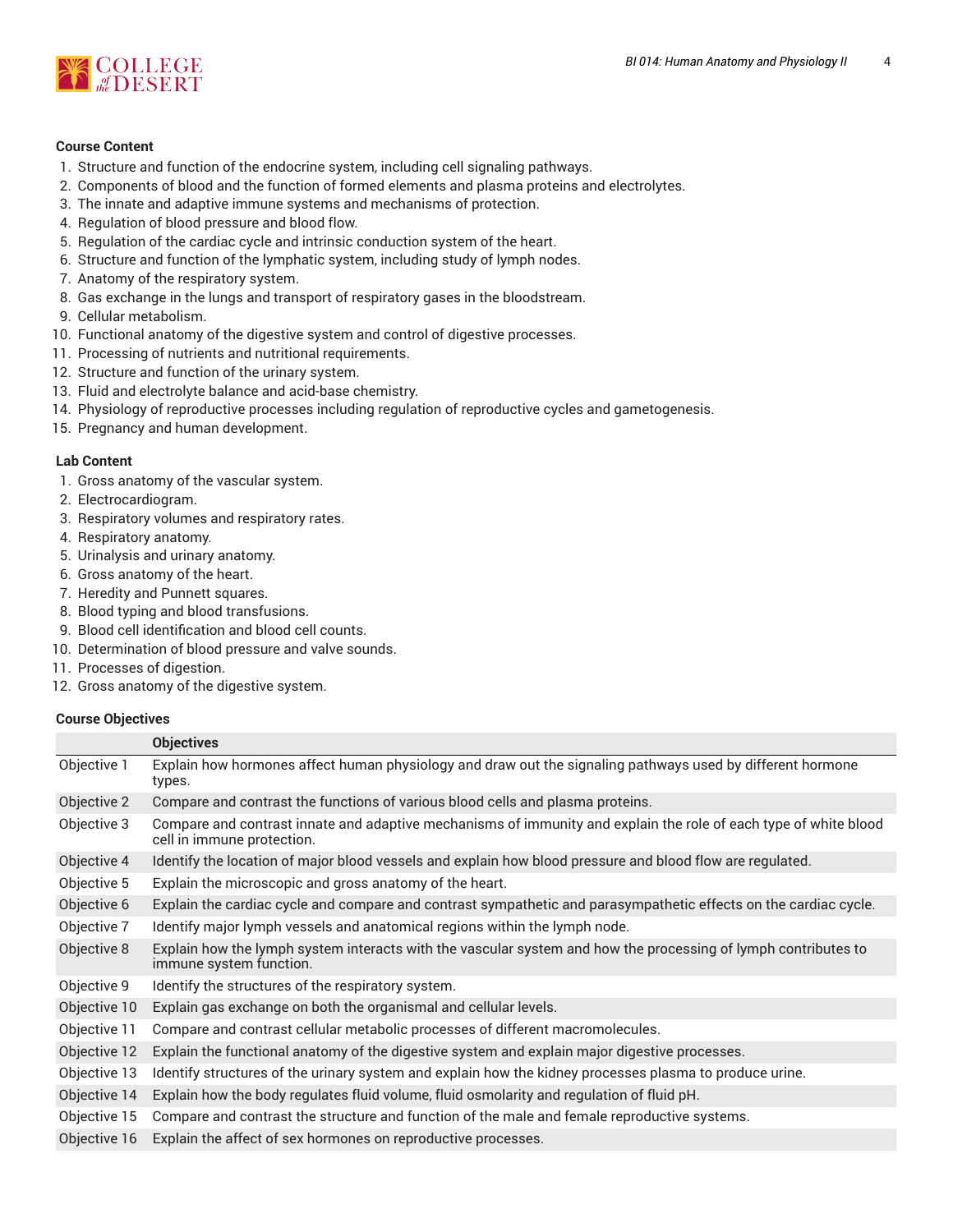

Objective 17 Explain physiological changes involved with pregnancy and explain the major steps involved with embryonic development.

#### **Student Learning Outcomes**

|           | Upon satisfactory completion of this course, students will be able to:                                                                                          |
|-----------|-----------------------------------------------------------------------------------------------------------------------------------------------------------------|
| Outcome 1 | Describe the structures and functions of the human cardiovascular system.                                                                                       |
| Outcome 2 | Characterize the relationships between hormones and the body processes that they regulate.                                                                      |
| Outcome 3 | Describe the multifunctional roles of blood and the immune system in maintaining a healthy body.                                                                |
| Outcome 4 | Explain how the digestive system, respiratory system, and urinary system act to provide the body with necessary<br>compounds and work to remove waste products. |
| Outcome 5 | Measure and analyze the physiological processes of other students using laboratory techniques.                                                                  |

#### **Methods of Instruction**

| <b>Method</b> | Please provide a description or examples of how each instructional<br>method will be used in this course.                                                                             |
|---------------|---------------------------------------------------------------------------------------------------------------------------------------------------------------------------------------|
| Laboratory    | Study of anatomical models and dissections. Use of BIOPAC to collect<br>data related to human body function. Performance of experiments<br>related to digestion and urinary function. |
| Lecture       | Lecture format includes using the white board and PowerPoint.<br>Multimedia displays of key biological phenomena.                                                                     |

# **Methods of Evaluation**

| <b>Method</b>                            | Please provide a description or examples of how<br>each evaluation method will be used in this course.                                                         | <b>Type of Assignment</b> |
|------------------------------------------|----------------------------------------------------------------------------------------------------------------------------------------------------------------|---------------------------|
| Written homework                         | Students apply and analyze concepts from the<br>course in assignments that include short answers<br>and multiple choice questions                              | Out of Class Only         |
| Laboratory projects                      | Students complete assignments in which they need In and Out of Class<br>to evaluate and assess clinical scenarios.                                             |                           |
| Tests/Quizzes/Examinations               | Exams and quizzes require students to identify<br>anatomical structures and to interpret and describe<br>physiological concepts covered in lab and in lecture. | In Class Only             |
| Group activity participation/observation | Students work in small groups, to complete lab<br>worksheets.                                                                                                  | In Class Only             |

#### **Assignments**

#### **Other In-class Assignments**

- 1. Examinations consisting of multiple choice, true/false and essay questions.
- 2. Quizzes consisting of short answer questions.
- 3. Laboratory exercise data sheets.

#### **Other Out-of-class Assignments**

- 1. Homework assignments on lecture material.
- 2. Laboratory exercise sheets.

#### **Grade Methods**

Letter Grade Only

**COD GE** C1 - Natural Sciences

**CSU GE**

B2 - Life Science B3 - Laboratory Activity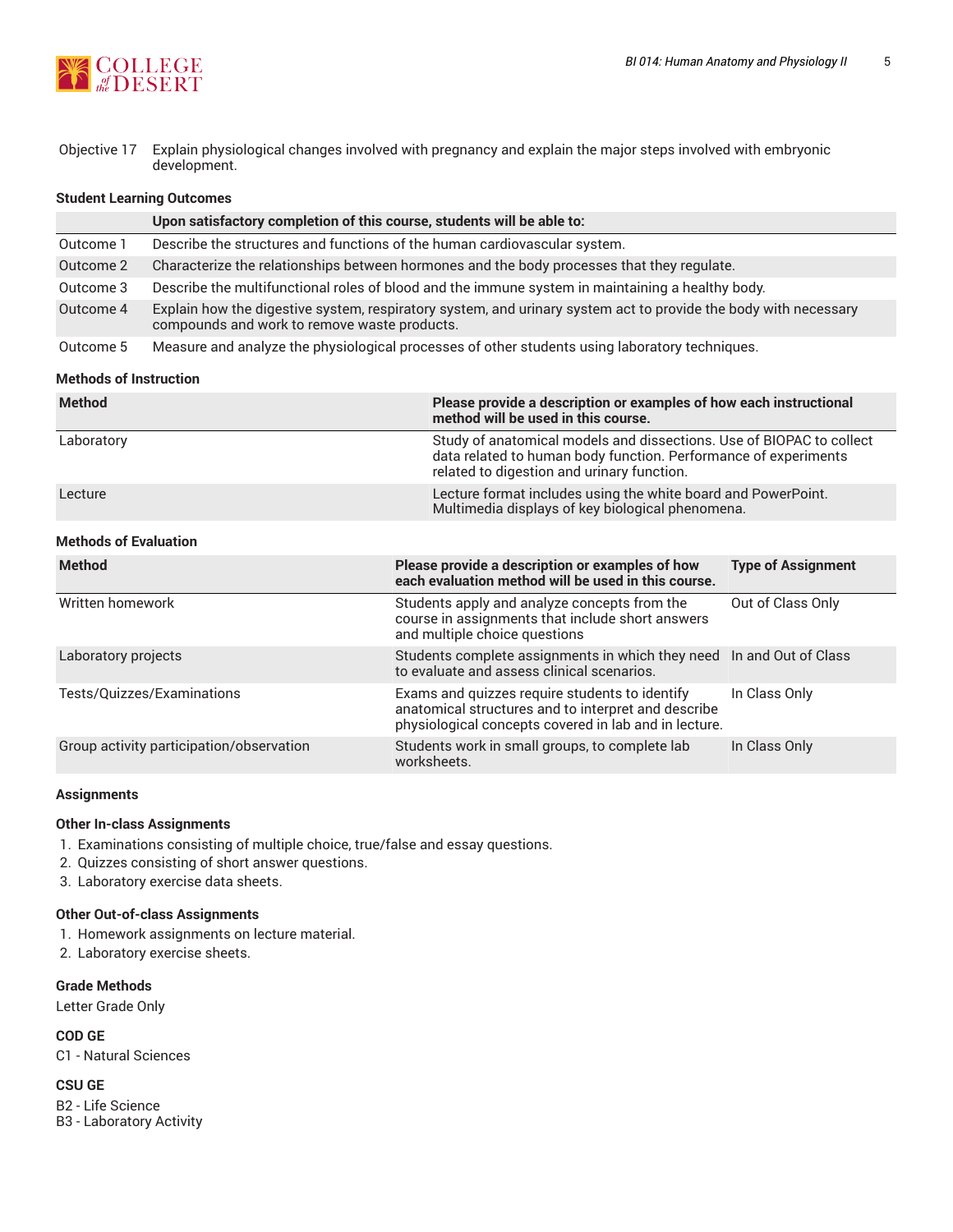

**IGETC GE** 5B - Biological Science 5C - Science Laboratory

# **MIS Course Data**

**CIP Code** 26.0101 - Biology/Biological Sciences, General.

**TOP Code** 040100 - Biology, General

**SAM Code** E - Non-Occupational

**Basic Skills Status** Not Basic Skills

**Prior College Level** Not applicable

**Cooperative Work Experience** Not a Coop Course

**Course Classification Status** Credit Course

**Approved Special Class** Not special class

**Noncredit Category** Not Applicable, Credit Course

**Program Status** Program Applicable

**Transfer Status** Transferable to both UC and CSU

**C-ID** BIOL 115BS

**Allow Audit** No

**Repeatability** No

**Materials Fee** No

**Additional Fees?** No

**Approvals**

**Curriculum Committee Approval Date** 3/21/2019

**Academic Senate Approval Date** 3/28/2019